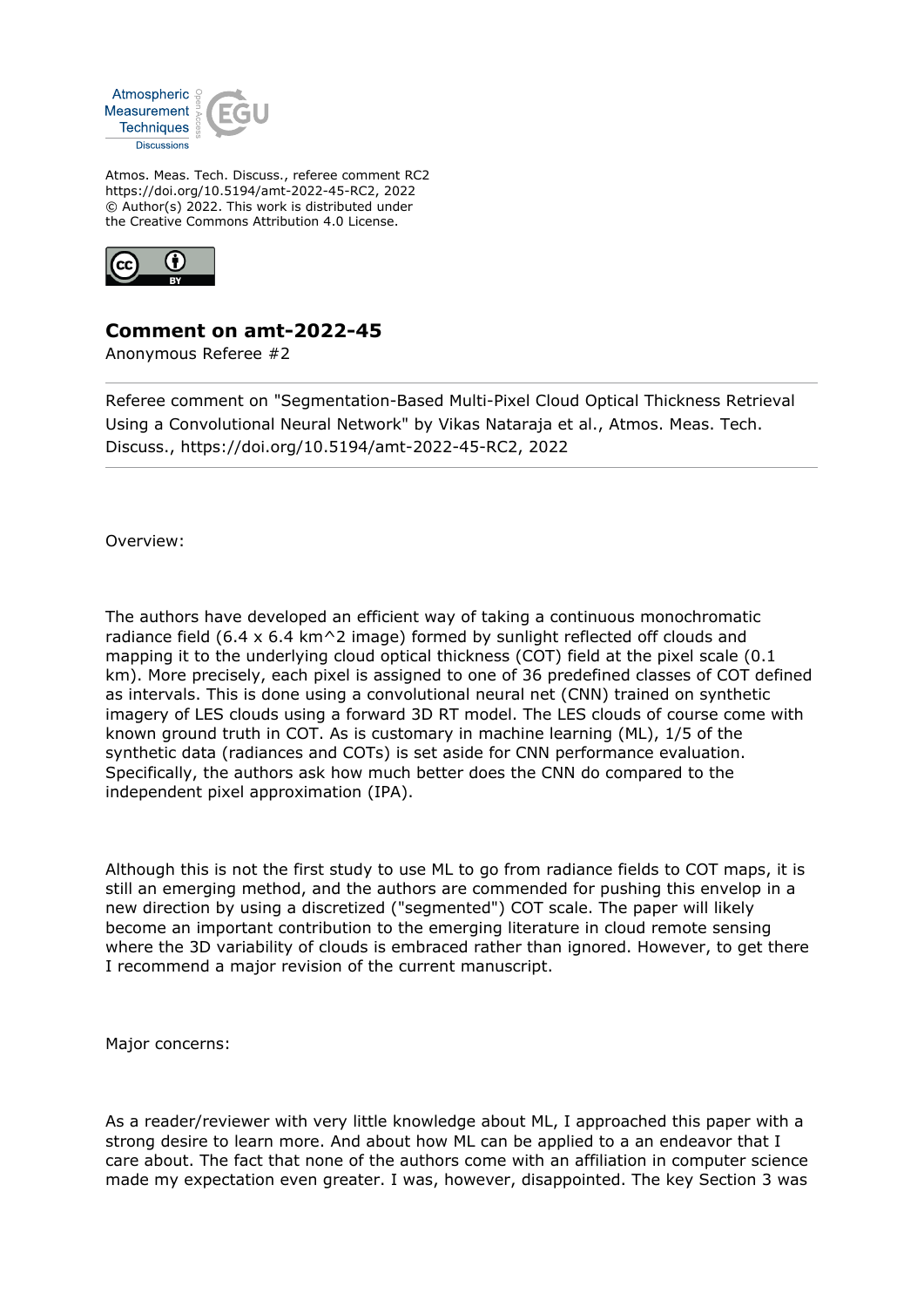not easy to read. I came out of it feeling that that there was either too much or not enough detail. In particular, what I guess is ML jargon was often not explained.

I strongly recommend that the authors make that Section 3 into an Appendix with improvements suggested below (mostly more details), and leave in the main text (thinking of it as "mandatory reading") a well-crafted high-level summary. That summary of what's going on in the "black box" should be just enough to leap into the interesting results presented in Section 4.

Sequential comments:

\* Fig. 1: The radiance scale is missing (best to use "BFR" units, pi I / mu\_0 F\_0).

\* Fig. 1: To better show the IPA underestimation, maybe add a 4th panel: same as (c) but with a stretched scale.

\* Fig. 1 and elsewhere: Avoid the "rainbow" color scale that does not work well in B&W print, nor for color-blind persons. Hint: the default "green-yellow" scale in python avoids these pitfalls.

\* Section 1.2: The history of efforts to mitigate 3D RT effects is interesting to read. Someday it would be nice to have a more exhaustive version, but here at least one approach antedates BL95 and is worth mentioning, namely:

Cahalan, R.F., 1994. Bounded cascade clouds: Albedo and effective thickness. Nonlinear Processes in Geophysics, 1(2/3), pp. 156-167.

Interestingly, Cahalan's solution involves a multiplicative prefactor, as in (4), rather than BL95's scaling exponent.

\* Section 1.3: This too is an interesting read that contrasts (physics-based) cloud tomography and (statistics-based) neural nets. The former is a pretty recent development with the real breakthrough paper being:

Levis, A., Schechner, Y.Y., Aides, A. and Davis, A.B., 2015. Airborne three-dimensional cloud tomography. In Proceedings of the IEEE International Conference on Computer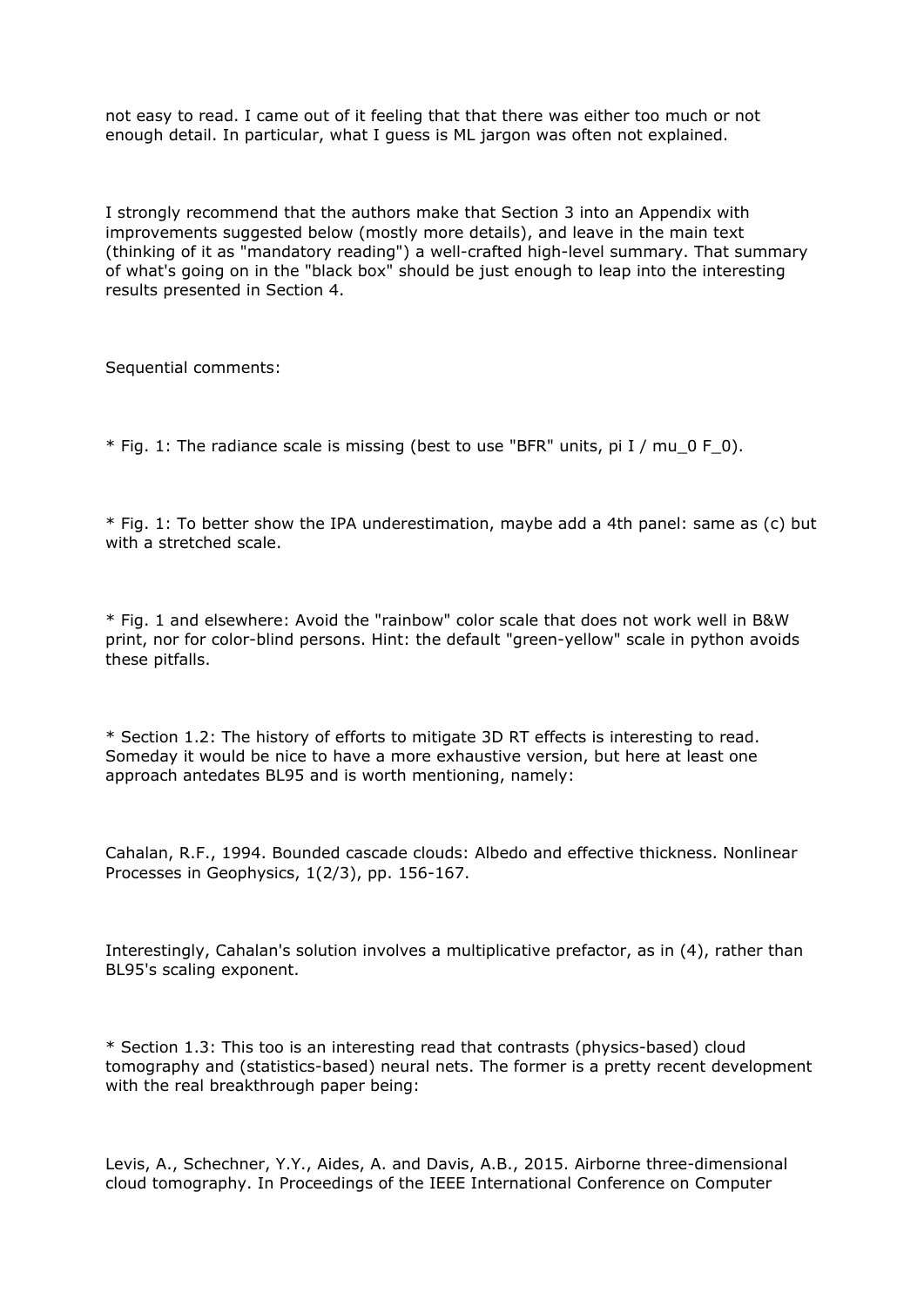Vision (pp. 3379-3387).

A paper of special interest here that uses a CNN rather than 3D RT in the cloud tomography per se is:

Sde-Chen, Y., Schechner, Y.Y., Holodovsky, V. and Eytan, E., 2021. 3DeepCT: Learning volumetric scattering tomography of clouds. In Proceedings of the IEEE/CVF International Conference on Computer Vision (pp. 5671-5682).

\* Fig. 2: What happens to the IPA when true COT > 40? We need to see that for a fair visual comparison with CNN.

\* Fig. 2: How well does the prediction in (4) for the slope work here, in comparison with the empirical IPA vs true COT slope?

\* Fig. 2: To the eye, it looks like, although biased low, the dispersion around the IPA retrieval is much smaller than around the (unbiased) CNN retrieval. Why? This looks like an opportunity to get the best of both approaches.

\* lines 190-193: I couldn't comprehend the interchangeable use of "level of coarsening" and "aspect ratio" (AR) until I downloaded and browsed BL95. As I understand, BL95 is based on cloud models generated from 2D (Landsat) imagery. So, there is a user choice of how much geometric thickness (h) to assign to the clouds. In that case, talking about AR makes sense, and BL95 modulated it by varying h. But here the LES-generated clouds are inherently 3D. So, talking about coarse-graining (in the horizontal plane) makes sense. But the AR is something different, unless all that is taken from the LES is the 2D COT field and cloud thickness in the 3rd dimension is assigned and held constant, like in BL95. If that is the case, I missed it.

\* line 208: Not an expert here, but I thought that LES microphysics schemes were either "bulk" or "bin" and, in the \_former\_ case, they can be either 1- or 2-moment. Please clarify "two-moment \_bin\_ microphysics".

\* Section 2.1.2: Can I suggest one figure here to visualize the important differences with the Sulu Sea LES clouds? Something like Fig. 3 for the Sulu Sea simulations.

 $*$  Eq. (5): I think you mean r\_cloud, not r\_water, and maybe "." like in (6), not " $*$ ".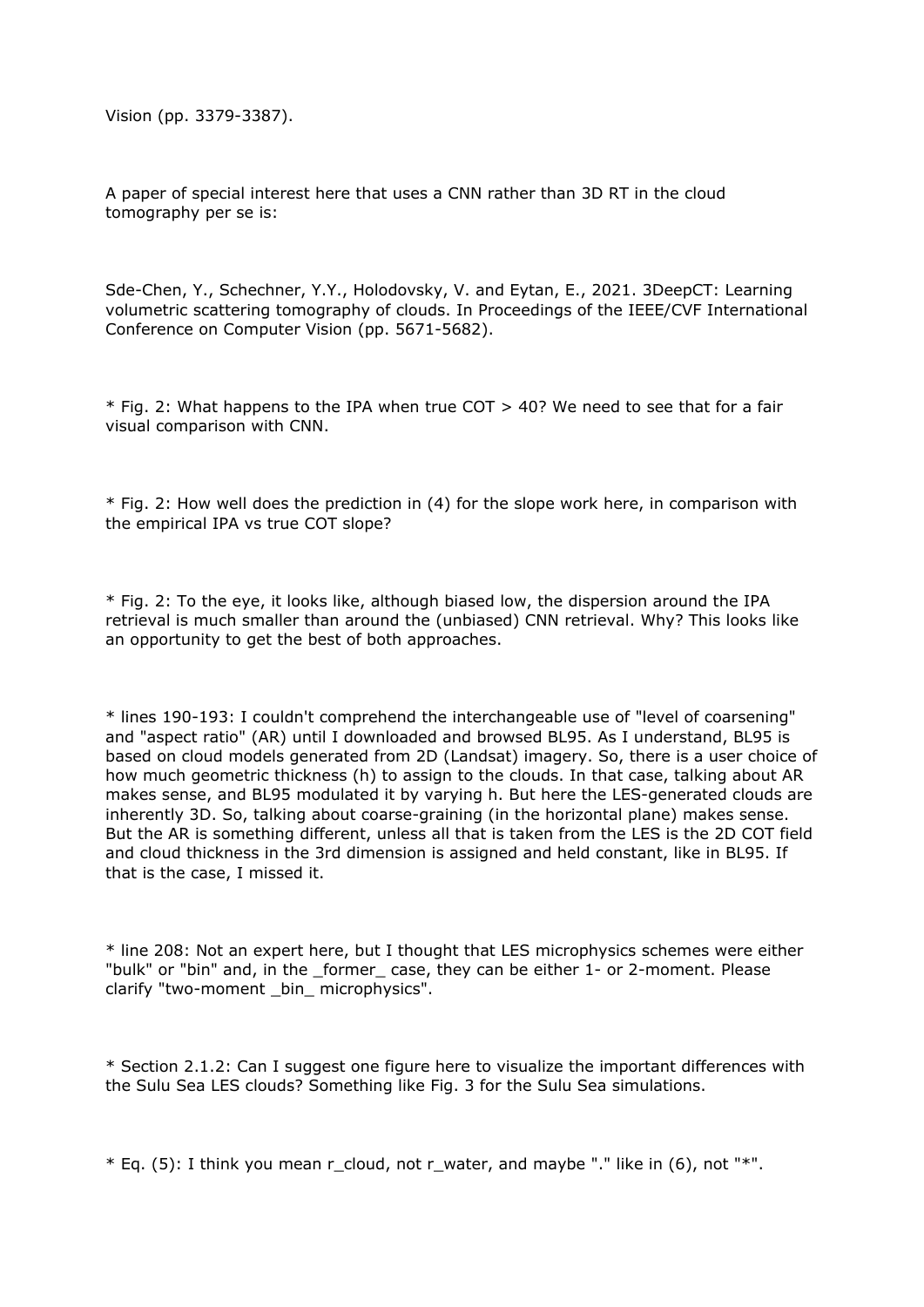$*$  Eqs. (5-6): Why not use the more common "q\_lw" and "q\_wv" for your mixing ratios? And, accordingly, the usual "Q ext" for the Mie efficiency factor?

\* line 286: Up to 9 km? Is is 6.4 x  $\sqrt{2}$ ? If so, say it.

\* Fig. 4: Great start for understanding the ML technique used here! However, still too many questions and undefined concepts for the non-cognoscente: How do you get the 64 layers from a single one in step #1? Can it be another number? (I understand the subsequent doubling and halving.) What is ReLU Activation? What is Batch Normalization? (Maybe better to have different colors for these two operations?)

\* Section 3.2: "cross-entropy" is explained, but not "one-hot encoding", nor is "softmax activation".

\* Eq. (11): Does alpha depend on i or c? If so, which and how? (And add the appropriate subscript.) If not, it can be factored out.

\* Fig. 5c: What is the top layer? Looks like a binary cloud mask resulting from all the COT classes.

\* line 403: Delete "resolution" (it is the domain size).

\* Below Fig. 6: Please tell us a little about the "Adams" optimizer.

\* Above Eq. (16): One COT bin (#27) is finally given explicitly. What about the others? Are they linearly sampled? Logarithmically? Surely this discretization of the COT scale also has to be somehow optimized.

\* Section 4.1, and below: Better to use "coarsening factor" than "aspect ratio" (see comment above for lines 190-193).

\* line 447 and Figs. ≥7: Cloud Variability is an interesting non-dimensional quantity. It seems to have an upper bound of 2, but that isn't clear from the definition. Please clarify.